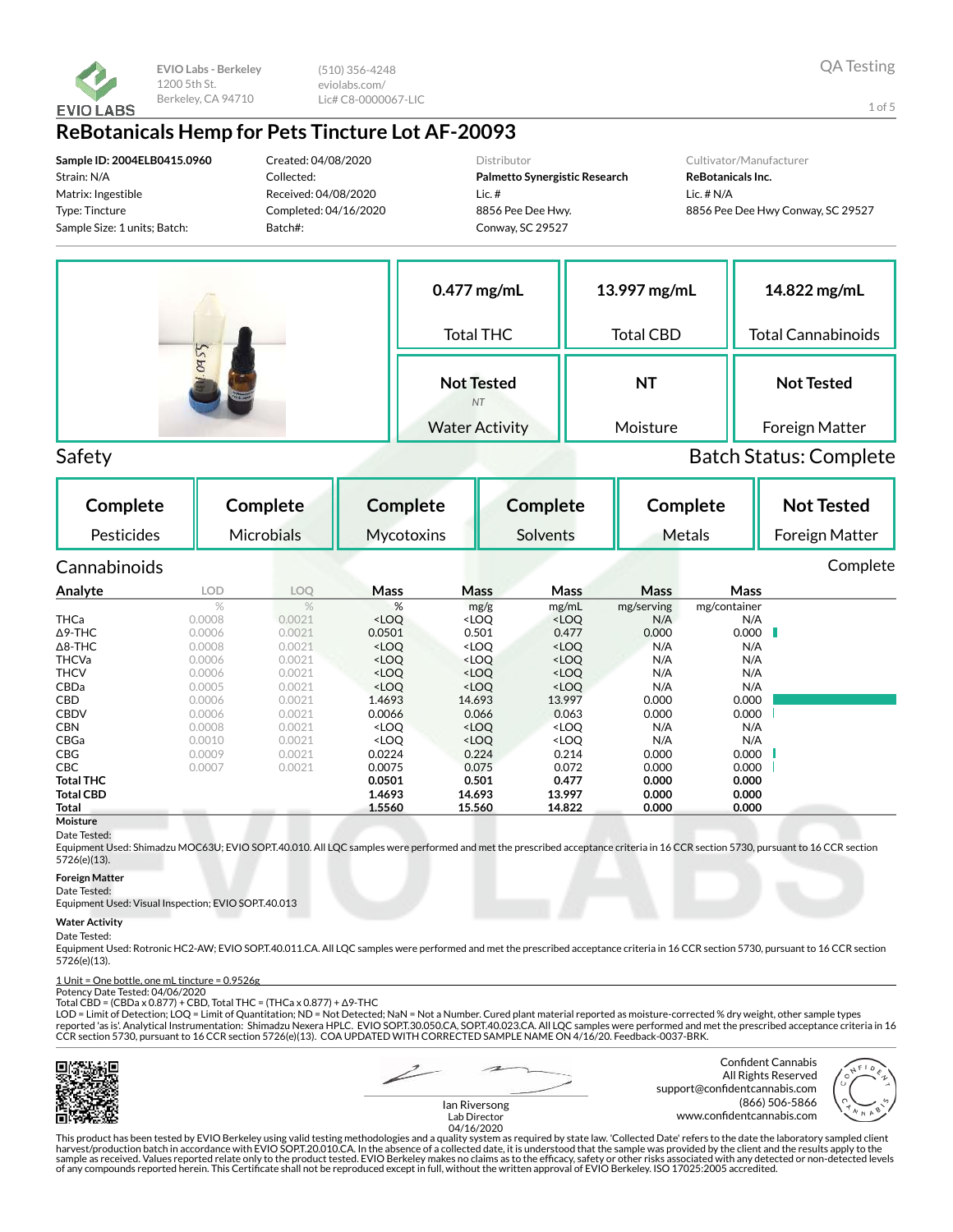

(510) 356-4248 eviolabs.com/ Lic# C8-0000067-LIC

# **ReBotanicals Hemp for Pets Tincture Lot AF-20093**

| Sample ID: 2004ELB0415.0960  |
|------------------------------|
| Strain: N/A                  |
| Matrix: Ingestible           |
| Type: Tincture               |
| Sample Size: 1 units; Batch: |

Created: 04/08/2020 Collected: Received: 04/08/2020 Completed: 04/16/2020 Batch#:

Distributor

**Palmetto Synergistic Research** Lic. # 8856 Pee Dee Hwy. Conway, SC 29527

Cultivator/Manufacturer

**ReBotanicals Inc.** Lic. # N/A 8856 Pee Dee Hwy Conway, SC 29527

### **Terpenes**

| Analyte                | <b>LOD</b> | LOQ  | Mass                                              | Mass                |
|------------------------|------------|------|---------------------------------------------------|---------------------|
|                        | $\%$       | $\%$ | $\%$                                              | mg/g                |
| $\alpha$ -Cedrene      |            | 0.08 | <b>ND</b>                                         | <b>ND</b>           |
| $\alpha$ -Humulene     |            | 0.08 | <b>ND</b>                                         | <b>ND</b>           |
| $\alpha$ -Phellandrene |            | 0.08 | <b>ND</b>                                         | <b>ND</b>           |
| $\alpha$ -Pinene       |            | 0.08 | <b>ND</b>                                         | <b>ND</b>           |
| $\alpha$ -Terpinene    |            | 0.08 | <b>ND</b>                                         | <b>ND</b>           |
| α-Terpineol            |            | 0.08 | <b>ND</b>                                         | <b>ND</b>           |
| β-Caryophyllene        |            | 0.08 | <b>ND</b>                                         | <b>ND</b>           |
| β-Myrcene              |            | 0.08 | <b>ND</b>                                         | <b>ND</b>           |
| Borneol                |            | 0.08 | <b>ND</b>                                         | ND                  |
| Camphene               |            | 0.08 | <b>ND</b>                                         | <b>ND</b>           |
| Camphor                |            | 0.08 | <b>ND</b>                                         | <b>ND</b>           |
| Caryophyllene Oxide    |            | 0.08 | <b>ND</b>                                         | <b>ND</b>           |
| Cedrol                 |            | 0.08 | <b>ND</b>                                         | ND                  |
| cis-Nerolidol          |            | 0.08 | <loq< td=""><td><math>&lt;</math> LOQ</td></loq<> | $<$ LOQ             |
| cis-Ocimene            |            | 0.08 | <b>ND</b>                                         | <b>ND</b>           |
| $\delta$ -3-Carene     |            | 0.08 | <b>ND</b>                                         | <b>ND</b>           |
| Endo-Fenchyl Alcohol   |            | 0.08 | <b>ND</b>                                         | <b>ND</b>           |
| Eucalyptol             |            | 0.08 | <b>ND</b>                                         | <b>ND</b>           |
| Farnesene              |            | 0.08 | <b>ND</b>                                         | <b>ND</b>           |
| Fenchone               |            | 0.08 | <b>ND</b>                                         | ND                  |
| y-Terpinene            |            | 0.08 | <b>ND</b>                                         | <b>ND</b>           |
| Geraniol               |            | 0.08 | <b>ND</b>                                         | <b>ND</b>           |
| Geranyl Acetate        |            | 0.08 | <b>ND</b>                                         | <b>ND</b>           |
| Isoborneol             |            | 0.08 | <b>ND</b>                                         | <b>ND</b>           |
| Limonene               |            | 0.08 | <b>ND</b>                                         | <b>ND</b>           |
| Linalool               |            | 0.08 | <b>ND</b>                                         | <b>ND</b>           |
| Menthol                |            | 0.08 | <b>ND</b>                                         | <b>ND</b>           |
| Nerol                  |            | 0.08 | <b>ND</b>                                         | ND                  |
| Nerolidol              |            | 0.08 | <b>ND</b>                                         | <b>ND</b>           |
| $(-) - \beta$ -Pinene  |            | 0.08 | <b>ND</b>                                         | <b>ND</b>           |
| (-)-α-Bisabolol        |            | 0.08 | $<$ LOQ                                           | <loq< td=""></loq<> |
| (-)-Guaiol             |            | 0.08 | <loq< td=""><td><loq< td=""></loq<></td></loq<>   | <loq< td=""></loq<> |
| (+)-Pulegone           |            | 0.08 | <b>ND</b>                                         | <b>ND</b>           |
| Sabinene               |            | 0.08 | <b>ND</b>                                         | <b>ND</b>           |
| Sabinene Hydrate       |            | 0.08 | <b>ND</b>                                         | <b>ND</b>           |
| Terpinolene            |            | 0.08 | <b>ND</b>                                         | <b>ND</b>           |
| trans-Ocimene          |            | 0.08 | <b>ND</b>                                         | <b>ND</b>           |
| <b>Total</b>           |            |      | 0.00                                              | $\pmb{0}$           |

Date Tested: 04/08/2020

Cured plant material reported as moisture-corrected % dry weight, other sample types reported 'as is.' Analytical Instrumentation: Agilent 7890B/MSD5977A GC/MS/FID EID: 0303 EVIO SOP.T.40.091, SOP.T.30.050.CA



Confident Cannabis All Rights Reserved support@confidentcannabis.com (866) 506-5866 www.confidentcannabis.com

QA Testing

2 of 5

Ian Riversong Lab Director 04/16/2020

This product has been tested by EVIO Berkeley using valid testing methodologies and a quality system as required by state law. 'Collected Date' refers to the date the laboratory sampled client<br>harvest/production batch in a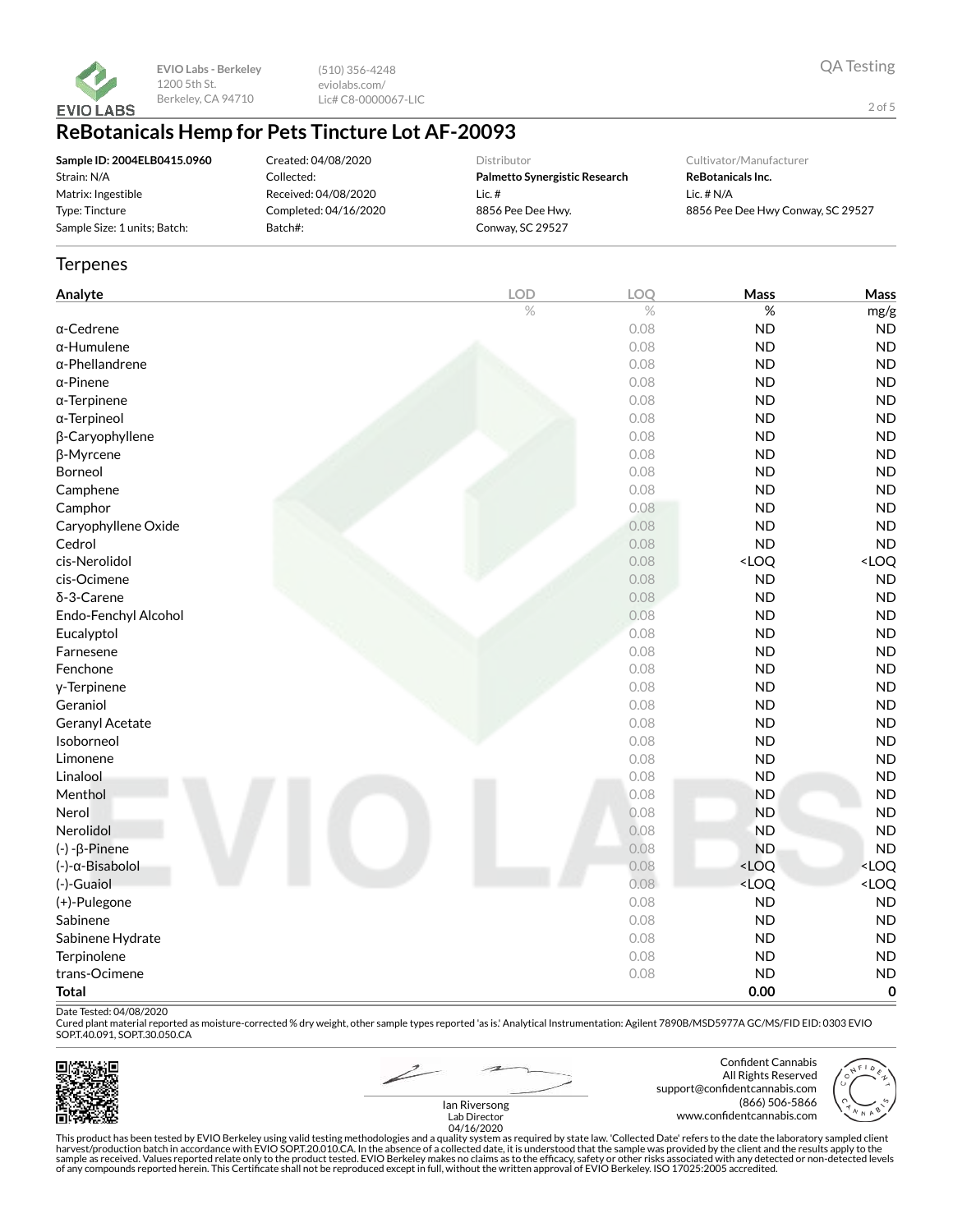

(510) 356-4248 eviolabs.com/ Lic# C8-0000067-LIC

## **ReBotanicals Hemp for Pets Tincture Lot AF-20093**

| Sample ID: 2004ELB0415.0960  |
|------------------------------|
| Strain: N/A                  |
| Matrix: Ingestible           |
| Type: Tincture               |
| Sample Size: 1 units; Batch: |

Created: 04/08/2020 Collected: Received: 04/08/2020 Completed: 04/16/2020 Batch#:

Distributor

**Palmetto Synergistic Research** Lic. # 8856 Pee Dee Hwy. Conway, SC 29527

Cultivator/Manufacturer

**ReBotanicals Inc.** Lic. # N/A 8856 Pee Dee Hwy Conway, SC 29527

## Pesticides **Complete**

| Analyte             | <b>LOD</b> | <b>LOO</b> | Limit     |           | Mass Status   | Analyte                 | <b>LOD</b> | LOO       | Limit     |           | Mass Status      |
|---------------------|------------|------------|-----------|-----------|---------------|-------------------------|------------|-----------|-----------|-----------|------------------|
|                     | $\mu$ g/g  | $\mu$ g/g  | $\mu$ g/g | µg/g      |               |                         | $\mu$ g/g  | $\mu$ g/g | $\mu$ g/g | $\mu$ g/g |                  |
| Abamectin           | 0.025      | 0.08       |           | ND.       | Tested        | Fludioxonil             | 0.025      | 0.075     |           |           | ND Tested        |
| Acephate            | 0.025      | 0.075      |           | <b>ND</b> | <b>Tested</b> | Hexythiazox             | 0.025      | 0.075     |           |           | ND Tested        |
| Acequinocyl         | 0.025      | 0.075      |           | <b>ND</b> | <b>Tested</b> | Imazalil                | 0.025      | 0.075     |           | ND.       | Tested           |
| Acetamiprid         | 0.025      | 0.075      |           | <b>ND</b> | <b>Tested</b> | Imidacloprid            | 0.025      | 0.075     |           | ND.       | Tested           |
| Aldicarb            | 0.025      | 0.075      |           | <b>ND</b> | <b>Tested</b> | <b>Kresoxim Methyl</b>  | 0.025      | 0.075     |           | ND.       | Tested           |
| Azoxystrobin        | 0.025      | 0.075      |           | <b>ND</b> | <b>Tested</b> | Malathion               | 0.025      | 0.075     |           | ND.       | Tested           |
| <b>Bifenazate</b>   | 0.025      | 0.075      |           | <b>ND</b> | <b>Tested</b> | Metalaxyl               | 0.025      | 0.075     |           | ND.       | Tested           |
| <b>Bifenthrin</b>   | 0.025      | 0.075      |           | <b>ND</b> | <b>Tested</b> | Methiocarb              | 0.025      | 0.075     |           | <b>ND</b> | Tested           |
| <b>Boscalid</b>     | 0.025      | 0.075      |           | <b>ND</b> | <b>Tested</b> | Methomyl                | 0.025      | 0.075     |           | ND.       | <b>Tested</b>    |
| Captan              | 0.035      | 0.116      |           | <b>ND</b> | <b>Tested</b> | <b>Mevinphos</b>        | 0.025      | 0.075     |           | ND.       | Tested           |
| Carbaryl            | 0.025      | 0.075      |           | <b>ND</b> | <b>Tested</b> | Myclobutanil            | 0.025      | 0.075     |           | ND.       | Tested           |
| Carbofuran          | 0.025      | 0.075      |           | <b>ND</b> | <b>Tested</b> | <b>Naled</b>            | 0.025      | 0.075     |           | ND.       | Tested           |
| Chlorantraniliprole | 0.025      | 0.075      |           | <b>ND</b> | <b>Tested</b> | Oxamyl                  | 0.025      | 0.075     |           | ND.       | Tested           |
| Chlordane           | 0.025      | 0.075      |           | <b>ND</b> | <b>Tested</b> | Paclobutrazol           | 0.025      | 0.075     |           | ND.       | Tested           |
| Chlorfenapyr        | 0.025      | 0.075      |           | <b>ND</b> | <b>Tested</b> | Parathion Methyl        | 0.025      | 0.075     |           | ND.       | <b>Tested</b>    |
| Chlorpyrifos        | 0.025      | 0.075      |           | <b>ND</b> | <b>Tested</b> | Pentachloronitrobenzene | 0.025      | 0.075     |           | ND.       | Tested           |
| Clofentezine        | 0.025      | 0.075      |           | <b>ND</b> | <b>Tested</b> | Permethrin              | 0.025      | 0.075     |           | ND.       | Tested           |
| Coumaphos           | 0.025      | 0.075      |           | <b>ND</b> | <b>Tested</b> | Phosmet                 | 0.025      | 0.075     |           | ND.       | Tested           |
| Cyfluthrin          | 0.064      | 0.21       |           | <b>ND</b> | <b>Tested</b> | Piperonyl Butoxide      | 0.025      | 0.075     |           | ND.       | Tested           |
| Cypermethrin        | 0.025      | 0.075      |           | <b>ND</b> | <b>Tested</b> | Prallethrin             | 0.025      | 0.075     |           | ND.       | Tested           |
| Daminozide          | 0.025      | 0.075      |           | <b>ND</b> | <b>Tested</b> | Propiconazole           | 0.025      | 0.075     |           | ND.       | Tested           |
| Diazinon            | 0.025      | 0.075      |           | <b>ND</b> | <b>Tested</b> | Propoxur                | 0.025      | 0.075     |           | ND.       | Tested           |
| <b>Dichlorvos</b>   | 0.025      | 0.075      |           | <b>ND</b> | <b>Tested</b> | Pyrethrins              | 0.025      | 0.075     |           | ND.       | Tested           |
| Dimethoate          | 0.025      | 0.075      |           | <b>ND</b> | <b>Tested</b> | Pyridaben               | 0.025      | 0.075     |           | <b>ND</b> | Tested           |
| Dimethomorph        | 0.025      | 0.075      |           | <b>ND</b> | <b>Tested</b> | Spinetoram              | 0.025      | 0.075     |           | ND.       | <b>Tested</b>    |
| Ethoprophos         | 0.025      | 0.075      |           | <b>ND</b> | <b>Tested</b> | Spinosad                | 0.025      | 0.075     |           | ND.       | Tested           |
| Etofenprox          | 0.025      | 0.075      |           | <b>ND</b> | <b>Tested</b> | Spiromesifen            | 0.025      | 0.075     |           | ND.       | Tested           |
| Etoxazole           | 0.025      | 0.075      |           | <b>ND</b> | <b>Tested</b> | Spirotetramat           | 0.025      | 0.075     |           | ND.       | Tested           |
| Fenhexamid          | 0.025      | 0.075      |           | <b>ND</b> | <b>Tested</b> | Spiroxamine             | 0.025      | 0.075     |           | ND.       | Tested           |
| Fenoxycarb          | 0.025      | 0.075      |           | <b>ND</b> | <b>Tested</b> | Tebuconazole            | 0.025      | 0.075     |           | ND.       | Tested           |
| Fenpyroximate       | 0.025      | 0.075      |           | <b>ND</b> | <b>Tested</b> | Thiacloprid             | 0.025      | 0.075     |           |           | <b>ND</b> Tested |
| Fipronil            | 0.025      | 0.075      |           | <b>ND</b> | Tested        | Thiamethoxam            | 0.025      | 0.075     |           | ND.       | Tested           |
| Flonicamid          | 0.025      | 0.075      |           | <b>ND</b> | Tested        | Trifloxystrobin         | 0.025      | 0.075     |           | ND.       | <b>Tested</b>    |
|                     |            |            |           |           |               |                         |            |           |           |           |                  |

Date Tested: 04/09/2020

LOD = Limit of Detection; LOQ = Limit of Quantitation; ND - Not Detected; The reported result is based on as-is sample mass, e.g., wet-weight; all LQC samples were performed and met the prescribed acceptance criteria in 16 CCR section 5730, pursuant to 16 CCR section 5726(e)(13). Analytical Instrumentation: Perkin Elmer QSight<br>420 LC-MS/MS; SOP.T.40.051.CA



Confident Cannabis All Rights Reserved support@confidentcannabis.com (866) 506-5866 www.confidentcannabis.com

3 of 5



Ian Riversong Lab Director 04/16/2020

This product has been tested by EVIO Berkeley using valid testing methodologies and a quality system as required by state law. 'Collected Date' refers to the date the laboratory sampled client<br>harvest/production batch in a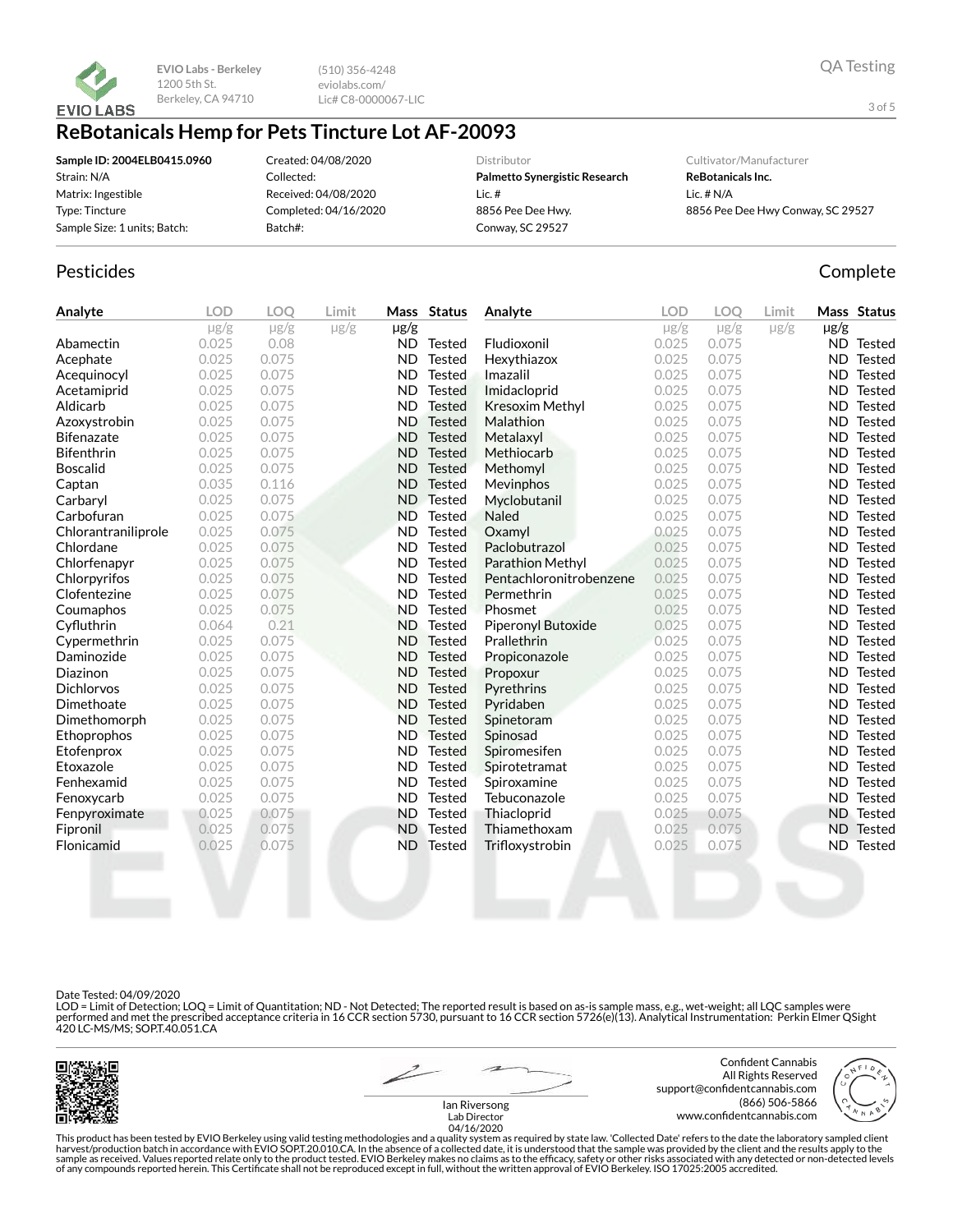

(510) 356-4248 eviolabs.com/ Lic# C8-0000067-LIC

## **ReBotanicals Hemp for Pets Tincture Lot AF-20093**

| Sample ID: 2004ELB0415.0960  | Created: 04/08/2020   | Distributor                   | Cultivator/Manufacturer           |
|------------------------------|-----------------------|-------------------------------|-----------------------------------|
| Strain: N/A                  | Collected:            | Palmetto Synergistic Research | <b>ReBotanicals Inc.</b>          |
| Matrix: Ingestible           | Received: 04/08/2020  | Lic. #                        | Lic. $# N/A$                      |
| Type: Tincture               | Completed: 04/16/2020 | 8856 Pee Dee Hwy.             | 8856 Pee Dee Hwy Conway, SC 29527 |
| Sample Size: 1 units; Batch: | Batch#:               | Conway, SC 29527              |                                   |

## Residual Solvents **Complete** Complete Complete Complete Complete Complete Complete

| Analyte             | <b>LOD</b> | <b>LOO</b> | Limit     | Concentration | <b>Status</b> |
|---------------------|------------|------------|-----------|---------------|---------------|
|                     | $\mu$ g/g  | $\mu$ g/g  | $\mu$ g/g | $\mu$ g/g     |               |
| 1,2-Dichloro-Ethane | 0.08       | 0.25       |           | <b>ND</b>     | Tested        |
| Benzene             | 0.03       | 0.12       |           | <b>ND</b>     | <b>Tested</b> |
| Chloroform          | 0.11       | 0.37       |           | <b>ND</b>     | Tested        |
| Ethylene Oxide      | 0.12       | 0.41       |           | <b>ND</b>     | Tested        |
| Methylene-Chloride  | 0.66       | 0.75       |           | <b>ND</b>     | Tested        |
| Trichloroethene     | 0.4        | 0.4        |           | <b>ND</b>     | <b>Tested</b> |
| Acetone             | 5.46       | 36         |           | <b>ND</b>     | Tested        |
| Acetonitrile        | 0.41       | 1.37       |           | <b>ND</b>     | <b>Tested</b> |
| <b>Butane</b>       | 41.96      | 230.4      |           | <b>ND</b>     | Tested        |
| Ethanol             | 6.39       | 48         |           | <b>ND</b>     | <b>Tested</b> |
| Ethyl-Acetate       | 2.61       | 19.2       |           | <b>ND</b>     | Tested        |
| Ethyl-Ether         | 3.19       | 10.51      |           | <b>ND</b>     | <b>Tested</b> |
| Heptane             | 2.99       | 24         |           | ND            | <b>Tested</b> |
| n-Hexane            | 0.31       | 1.03       |           | <b>ND</b>     | Tested        |
| Isopropanol         | 3.3        | 24         |           | <b>ND</b>     | Tested        |
| Methanol            | 2.76       | 9.12       |           | <b>ND</b>     | <b>Tested</b> |
| Pentane             | $6.29 -$   | 36         |           | <b>ND</b>     | Tested        |
| Propane             | 7.93       | 26.16      |           | <b>ND</b>     | Tested        |
| Toluene             | 0.98       | 3.24       |           | ND            | <b>Tested</b> |
| <b>Xylenes</b>      | 1.04       | 1.04       |           | <b>ND</b>     | <b>Tested</b> |



Date Tested: 04/08/2020

LOD = Limit of Detection; LOQ = Limit of Quantitation; ND = Not Detected; The reported result is based on nominal sample weight, and reported 'as is'; all LQC samples were performed and met the prescribed acceptance criteria in 16 CCR section 5730, pursuant to 16 CCR section 5726(e)(13). Analytical Instrumentation: Shimadzu QP2020 GCMS; EVIO SOP.T.40.031.CA



Confident Cannabis All Rights Reserved support@confidentcannabis.com (866) 506-5866 www.confidentcannabis.com



Ian Riversong Lab Director 04/16/2020

This product has been tested by EVIO Berkeley using valid testing methodologies and a quality system as required by state law. 'Collected Date' refers to the date the laboratory sampled client<br>harvest/production batch in a

4 of 5